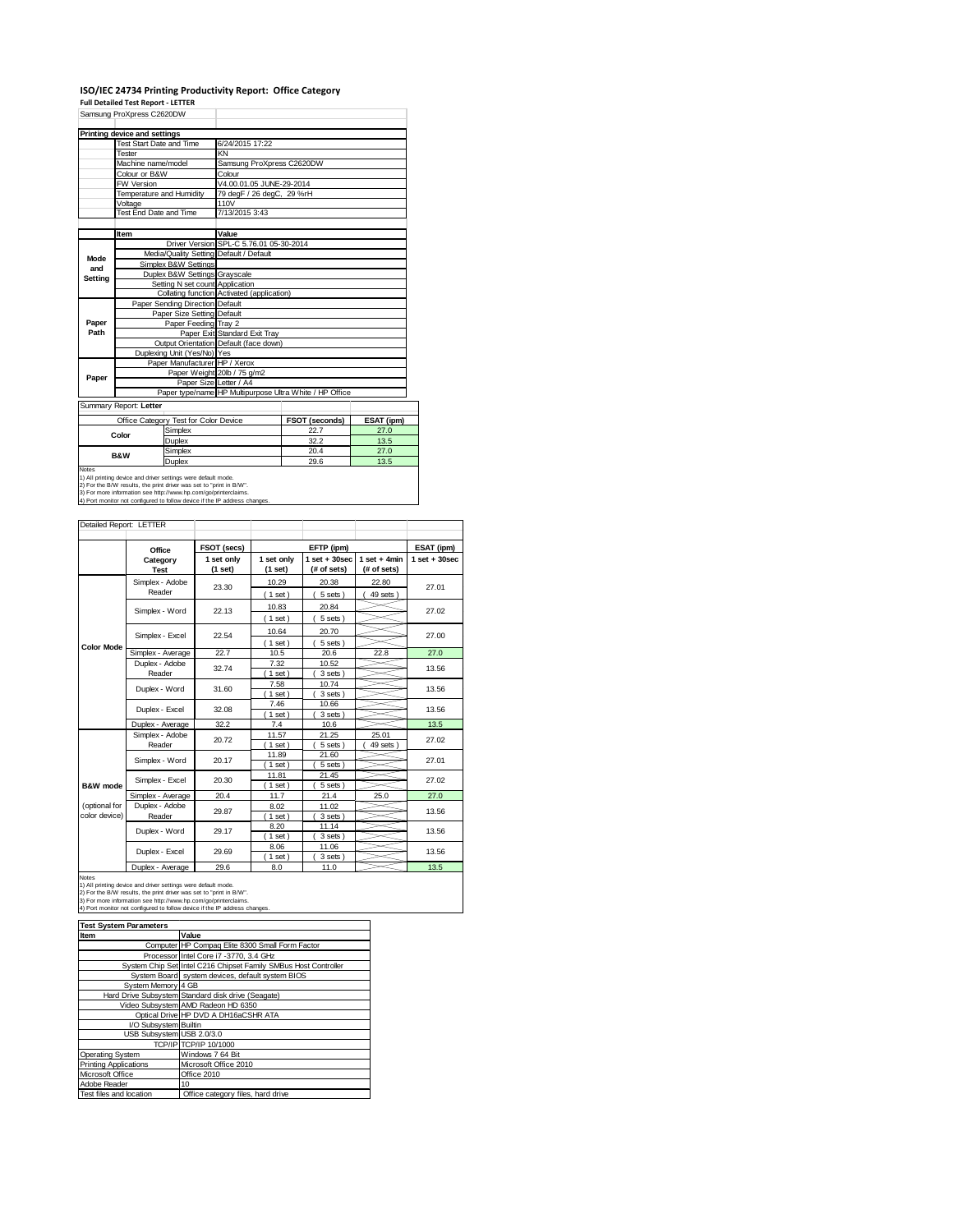## **ISO/IEC 24734 Printing Productivity Report: Office Category Full Detailed Test Report ‐ A4**

|                | Samsung ProXpress C2620DW    |                                         |                                                                                   |                       |               |  |  |
|----------------|------------------------------|-----------------------------------------|-----------------------------------------------------------------------------------|-----------------------|---------------|--|--|
|                | Printing device and settings |                                         |                                                                                   |                       |               |  |  |
|                | Test Start Date and Time     |                                         | 6/24/2015 17:22                                                                   |                       |               |  |  |
|                | Tester                       |                                         | KN                                                                                |                       |               |  |  |
|                | Machine name/model           |                                         | Samsung ProXpress C2620DW                                                         |                       |               |  |  |
|                | Colour or B&W                |                                         | Colour                                                                            |                       |               |  |  |
|                | FW Version                   |                                         | V4.00.01.05 JUNE-29-2014                                                          |                       |               |  |  |
|                |                              | Temperature and Humidity                | 79 degF / 26 degC, 29 %rH                                                         |                       |               |  |  |
|                | Voltage                      |                                         | 110V                                                                              |                       |               |  |  |
|                | Test End Date and Time       |                                         | 7/13/2015 3:43                                                                    |                       |               |  |  |
|                | Item                         |                                         | Value                                                                             |                       |               |  |  |
|                |                              |                                         | Driver Version SPL-C 5.76.01 05-30-2014                                           |                       |               |  |  |
|                |                              | Media/Quality Setting Default / Default |                                                                                   |                       |               |  |  |
| Mode<br>and    |                              | Simplex B&W Settings                    |                                                                                   |                       |               |  |  |
| <b>Setting</b> |                              | Duplex B&W Settings Grayscale           |                                                                                   |                       |               |  |  |
|                |                              | Setting N set count Application         |                                                                                   |                       |               |  |  |
|                |                              |                                         | Collating function Activated (application)                                        |                       |               |  |  |
|                |                              | Paper Sending Direction Default         |                                                                                   |                       |               |  |  |
|                |                              | Paper Size Setting Default              |                                                                                   |                       |               |  |  |
| Paper          |                              | Paper Feeding Tray 2                    |                                                                                   |                       |               |  |  |
| Path           |                              |                                         | Paper Exit Standard Exit Tray                                                     |                       |               |  |  |
|                |                              |                                         | Output Orientation Default (face down)                                            |                       |               |  |  |
|                |                              | Duplexing Unit (Yes/No) Yes             |                                                                                   |                       |               |  |  |
|                |                              | Paper Manufacturer HP / Xerox           |                                                                                   |                       |               |  |  |
| Paper          |                              |                                         | Paper Weight 20lb / 75 g/m2                                                       |                       |               |  |  |
|                |                              |                                         | Paper Size Letter / A4<br>Paper type/name HP Multipurpose Ultra White / HP Office |                       |               |  |  |
|                |                              |                                         |                                                                                   |                       |               |  |  |
|                | Summary Report: A4           |                                         |                                                                                   |                       |               |  |  |
|                |                              | Office Category Test for Color Device   |                                                                                   | <b>FSOT (seconds)</b> | ESAT (ipm)    |  |  |
|                | Colour                       | Simplex                                 |                                                                                   | 23.1                  | 25.9          |  |  |
|                |                              | Duplex                                  |                                                                                   | 32.8                  | 13.0          |  |  |
|                | <b>B&amp;W</b>               | Simplex                                 |                                                                                   | 20.9                  | 25.9          |  |  |
|                |                              |                                         |                                                                                   | $- -$                 | $\sim$ $\sim$ |  |  |

Duplex 30.4 13.0<br>1) Altiprinting device and drive settings were default mode. 2014 13.0<br>2) For the BAW results, the print driver was set to "print in BAW".<br>3) For moe information see thtp://www.hp.com/go/printerclaims.<br>4)

|                                | Office                    | FSOT (secs)           |                       | EFTP (ipm)                     |                               | ESAT (ipm)        |
|--------------------------------|---------------------------|-----------------------|-----------------------|--------------------------------|-------------------------------|-------------------|
|                                | Category<br><b>Test</b>   | 1 set only<br>(1 set) | 1 set only<br>(1 set) | $1$ set + 30sec<br>(# of sets) | $1$ set + 4min<br>(# of sets) | $1$ set $+30$ sec |
|                                | Simplex - Adobe<br>Reader | 23.65                 | 10.14<br>(1 set)      | 19.71<br>5 sets)               | 23.44<br>48 sets              | 25.95             |
|                                | Simplex - Word            | 22.48                 | 10.67<br>(1 set)      | 20.22<br>5 sets)               |                               | 25.96             |
| Colour                         | Simplex - Excel           | 22.90                 | 10.47<br>$(1$ set)    | 20.02<br>5 sets)               |                               | 25.96             |
| Mode                           | Simplex - Average         | 23.1                  | 10.4                  | 19.9                           | 23.4                          | 25.9              |
|                                | Duplex - Adobe<br>Reader  | 33.31                 | 7.18<br>$1$ set)      | 10.22<br>3 sets)               |                               | 13.06             |
|                                | Duplex - Word             | 32.27                 | 7.42<br>$(1$ set)     | 10.44<br>3 sets)               |                               | 13.06             |
|                                | Duplex - Excel            | 32.72                 | 7.32<br>$1$ set)      | 10.38<br>3 sets)               |                               | 13.06             |
|                                | Duplex - Average          | 32.8                  | 7.3                   | 10.3                           |                               | 13.0              |
|                                | Simplex - Adobe<br>Reader | 21.09                 | 11.37<br>(1 set)      | 20.66<br>5 sets)               | 24.06<br>48 sets              | 25.96             |
|                                | Simplex - Word            | 20.63                 | 11.63<br>$1$ set)     | 20.88<br>5 sets)               |                               | 25.97             |
| <b>B&amp;W</b> mode            | Simplex - Excel           | 20.73                 | 11.57<br>$1$ set)     | 20.77<br>5 sets                |                               | 25.97             |
|                                | Simplex - Average         | 20.9                  | 11.5                  | 20.7                           | 24.0                          | 25.9              |
| (optional for<br>color device) | Duplex - Adobe<br>Reader  | 30.86                 | 7.76<br>$1$ set)      | 10.68<br>3 sets                |                               | 13.06             |
|                                | Duplex - Word             | 29.89                 | 8.02<br>$1$ set)      | 10.78<br>3 sets                |                               | 13.06             |
|                                | Duplex - Excel            | 30.20                 | 7.94<br>$1$ set)      | 10.74<br>3 sets)               |                               | 13.06             |
|                                | Duplex - Average          | 30.4                  | 7.9                   | 10.7                           |                               | 13.0              |

| <b>Test System Parameters</b> |                                                                 |
|-------------------------------|-----------------------------------------------------------------|
| Item                          | Value                                                           |
|                               | Computer HP Compag Elite 8300 Small Form Factor                 |
|                               | Processor Intel Core i7 -3770, 3.4 GHz                          |
|                               | System Chip Set Intel C216 Chipset Family SMBus Host Controller |
|                               | System Board system devices, default system BIOS                |
| System Memory 4 GB            |                                                                 |
|                               | Hard Drive Subsystem Standard disk drive (Seagate)              |
|                               | Video Subsystem AMD Radeon HD 6350                              |
|                               | Optical Drive HP DVD A DH16aCSHR ATA                            |
| I/O Subsystem Builtin         |                                                                 |
| USB Subsystem USB 2.0/3.0     |                                                                 |
|                               | TCP/IP TCP/IP 10/1000                                           |
| Operating System              | Windows 7 64 Bit                                                |
| <b>Printing Applications</b>  | Microsoft Office 2010                                           |
| Microsoft Office              | Office 2010                                                     |
| Adobe Reader                  | 10                                                              |
| Test files and location       | Office category files, hard drive                               |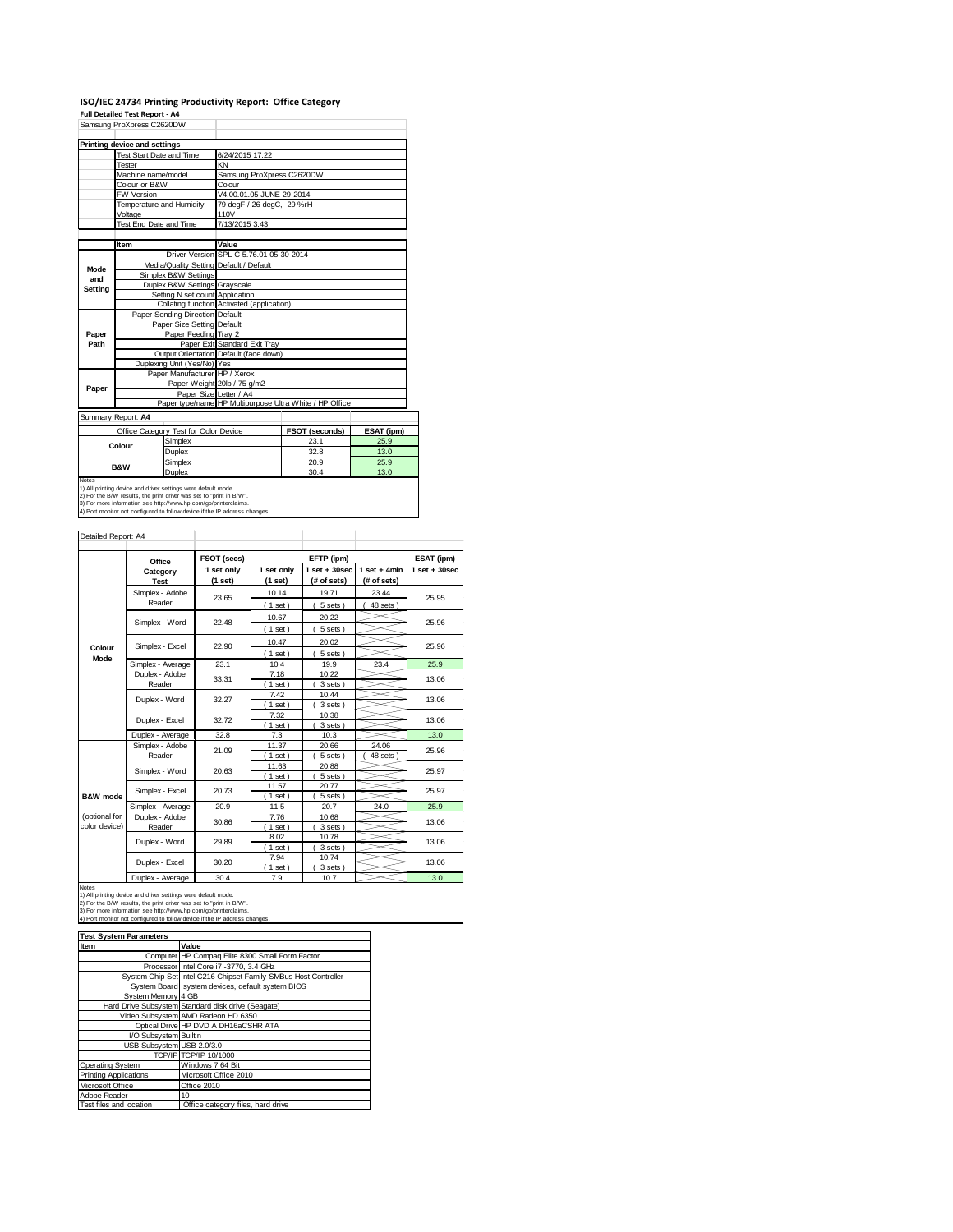# ISO/IEC 17629 First Print Out Time Report: Office Category<br>Full Detailed Test Report - LETTER<br>Samsung ProXpress C2620DW

|            | Printing device and settings |                                |
|------------|------------------------------|--------------------------------|
|            | Test Start Date and Time     | 6/24/2015 17:22                |
|            | Tester                       | KN                             |
|            | Machine name/model           | Samsung ProXpress C2620DW      |
|            | Colour or B&W                | Colour                         |
|            | <b>FW Version</b>            | V4.00.01.05 JUNE-29-2014       |
|            | Configuration (options)      | Default                        |
|            | Controller                   |                                |
|            | Printing device page count   | Not Specified                  |
|            | Printing supplies page count | Not Specified                  |
|            | Temperature and Humidity     | 79 degF / 26 degC, 30 %rH      |
|            | Voltage                      | 110V                           |
|            | Test End Date and Time       | 7/28/2015 15:42                |
|            |                              |                                |
|            | Item                         | Value                          |
| Mode       | PDL and driver version       | SPL-C 5.76.01 05-30-2014       |
| and        | Print Quality mode           | default                        |
| Setting    | <b>B&amp;W</b> settings      | default                        |
|            | Paper feed orientation       | Short Edge                     |
| Paper      | Paper type setting           | default                        |
|            | Paper feeding                | Standard cassette              |
|            | Paper exit                   | Standard exit tray             |
| Paper Path | Output orientation           | default (face up or face down) |

**ISO First Page Out Time Summary Report: Office Category**

| Summary Report: Letter |         |                           |
|------------------------|---------|---------------------------|
|                        |         | FPOT from Ready (seconds) |
| Color                  | Simplex | 15.09                     |
|                        | Duplex  | 22.62                     |
| <b>B&amp;W</b>         | Simplex | 13.08                     |
|                        | Duplex  | 20.28                     |

Notes<br>1) All printing device and driver settings were default mode.<br>2) For the B/W results, the print driver was set to "print in B/W".<br>3) For more information see http://www.hp.com/go/printerclaims.<br>4) Port monitor not co

|                         |                           | ISO First Page Out Time Report: Office Category |                    |                              |                      |                   |
|-------------------------|---------------------------|-------------------------------------------------|--------------------|------------------------------|----------------------|-------------------|
| Detailed Report: LETTER |                           |                                                 |                    |                              |                      |                   |
|                         |                           | Word<br>(seconds)                               | Excel<br>(seconds) | Adobe<br>Reader<br>(seconds) | Average<br>(seconds) | <b>Delay Time</b> |
|                         | FPOT from Ready - Simplex | 14.55                                           | 15.03              | 15.68                        | 15.09                | 48 Seconds        |
|                         | FPOT from Ready - Duplex  | 22.12                                           | 22.53              | 23.21                        | 22.62                | 48 Seconds        |
| <b>Color Mode</b>       | FPOT from Sleep - Simplex |                                                 |                    | 17.71                        |                      | 65 Minutes        |
|                         | Recovery Time             |                                                 |                    | 2.0                          |                      |                   |
|                         | FPOT from Off - Simplex   |                                                 |                    | 75.31                        |                      |                   |
|                         | Warm-up Time              |                                                 |                    | 59.63                        |                      |                   |
|                         | FPOT from Ready - Simplex | 12.70                                           | 13.20              | 13.32                        | 13.08                | 48 Seconds        |
|                         | FPOT from Ready - Duplex  | 19.89                                           | 20.39              | 20.55                        | 20.28                | 48 Seconds        |
| <b>B&amp;W Mode</b>     | FPOT from Sleep - Simplex |                                                 |                    | 15.41                        |                      | 65 Minutes        |
|                         | Recovery Time             |                                                 |                    | 2.1                          |                      |                   |
|                         | FPOT from Off - Simplex   |                                                 |                    | 88.88                        |                      |                   |
|                         | Warm-up Time              |                                                 |                    | 75.56                        |                      |                   |

Notes<br>1) All printing device and driver settings were default mode.<br>2) For the B/W results, the print driver was set to "print in B/W".<br>3) For more information see http://www.hp.com/go/printerclaims.<br>4) Port monitor not co

|                                  | <b>Test System Parameters</b> |                                                       |
|----------------------------------|-------------------------------|-------------------------------------------------------|
|                                  | Item                          | Value                                                 |
|                                  | Computer                      | HP Compaq Elite 8300 Small Form Factor                |
|                                  | Processor                     | Intel Core i7 -3770, 3.4 GHz                          |
|                                  | System Chip Set               | Intel C216 Chipset Family SMBus Host Controller       |
|                                  | System Board                  | system devices, default system BIOS                   |
| <b>Test</b>                      | System Memory                 | 4 GB                                                  |
| System                           | Hard Drive Subsystem          | Standard disk drive (Seagate)                         |
|                                  | Video Subsystem               | AMD Radeon HD 6350                                    |
|                                  | Optical Drive                 | HP DVD A DH16aCSHR ATA                                |
|                                  | I/O Subsystem                 | <b>Builtin</b>                                        |
|                                  | <b>USB Subsystem</b>          | USB 2.0/3.0                                           |
| Printing<br>Device<br>Connection | TCP/IP                        | 10/1000                                               |
|                                  | <b>Operating System</b>       | Windows 7 Business/Ultimate, 64 bit, Build 7601, SP 1 |
|                                  | <b>Printing Applications</b>  | Microsoft Office 2010 SP2                             |
| Software                         |                               | Adobe Reader 10.1.4                                   |
|                                  | <b>Print Driver</b>           | SPL-C 5.76.01 05-30-2014                              |